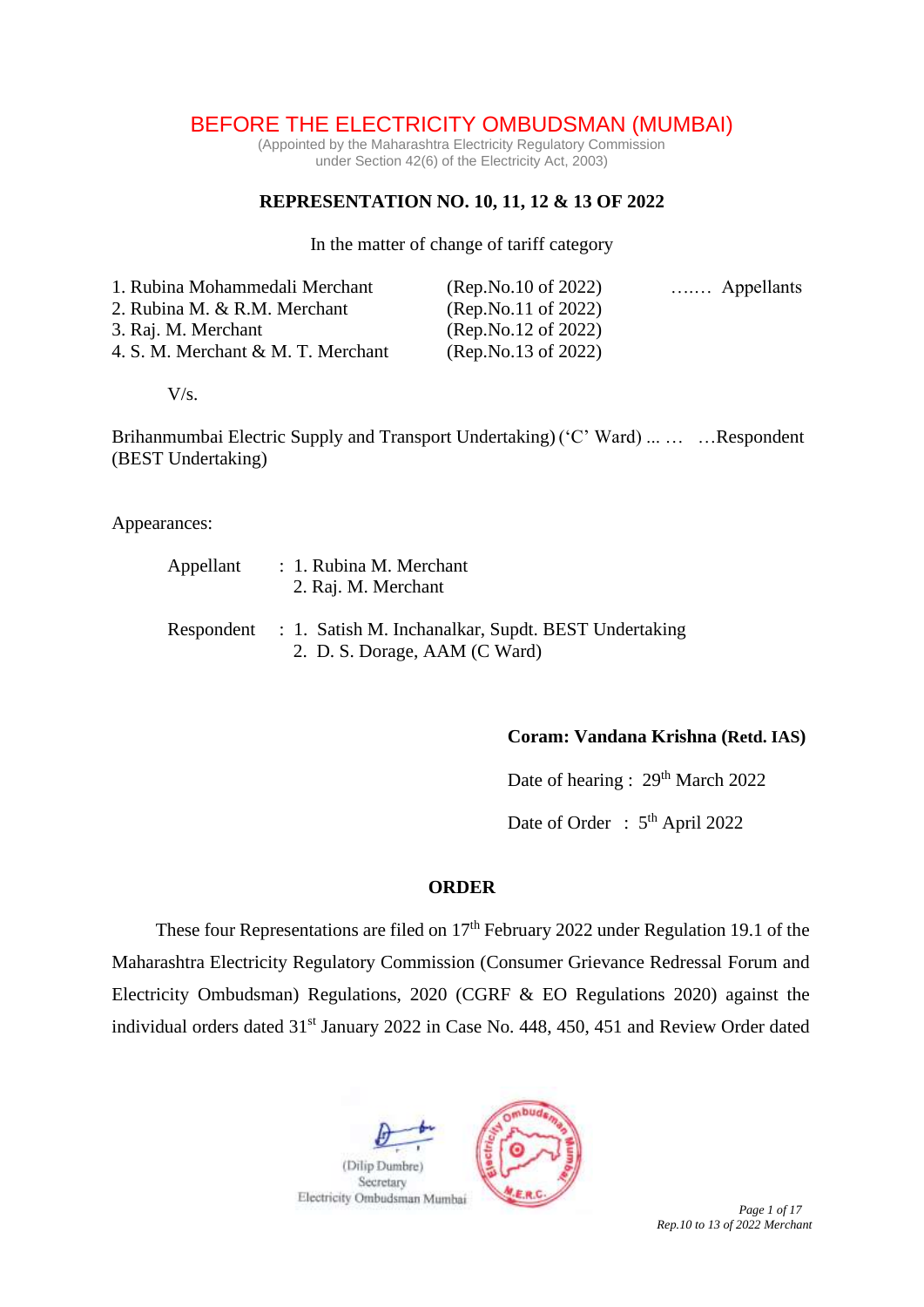31<sup>st</sup> January 2022 in Case No.429 respectively passed by the Consumer Grievance Redressal Forum, BEST Undertaking (the Forum).

2. The Forum, by its orders, has rejected all grievance applications which are tabulated as below: -

| Rep.No.    | <b>Appellants</b>                  | Consumer<br>$A/c.$ No.   | <b>Schedule A</b><br>filed on | Date of<br>Forum's<br>Order | <b>Review</b><br>filed on | Date of<br><b>Review</b><br>Order |
|------------|------------------------------------|--------------------------|-------------------------------|-----------------------------|---------------------------|-----------------------------------|
| 10 of 2022 | Rubina Mohammedali<br>Merchant     | 343-215-006 18.10.2021   |                               | 31.01.2022                  | N.A.                      | N.A.                              |
| 11 of 2022 | Rubina M. & R.M.<br>Merchant       | 343-215-023 18.10.2021   |                               | 31.01.2022                  | N.A.                      | N.A.                              |
| 12 of 2022 | Raj. M. Merchant                   | 343-215-039   18.10.2021 |                               | 31.01.2022                  | N.A.                      | N.A.                              |
| 13 of 2022 | S. M. Merchant & M. T.<br>Merchant | 343-215-025128.04.2021   |                               | 28.09.2021                  | 18.10.2021                | 31.01.2022                        |

Table A

3. Aggrieved by the orders of the Forum, the Appellants have filed these four representations individually. Since the cases are represented jointly, the issues being common, the Respondent being same, and all submissions and arguments being common, these four Representations are clubbed together for the purpose of this order.

4. The Appellants' submissions in these four Representations are in brief as under: -

- (i) The Appellants are the Occupiers/ Owners/ Landlords of Shirin Manzil, Chira Bazar, S.P. Marg, Mumbai. The said building comprises of Ground + four floors. The electricity connections were taken for domestic use under tariff category of LT I (B): LT–Residential initially.
- (ii) The details of these four Representations are tabulated as below: -

Table B

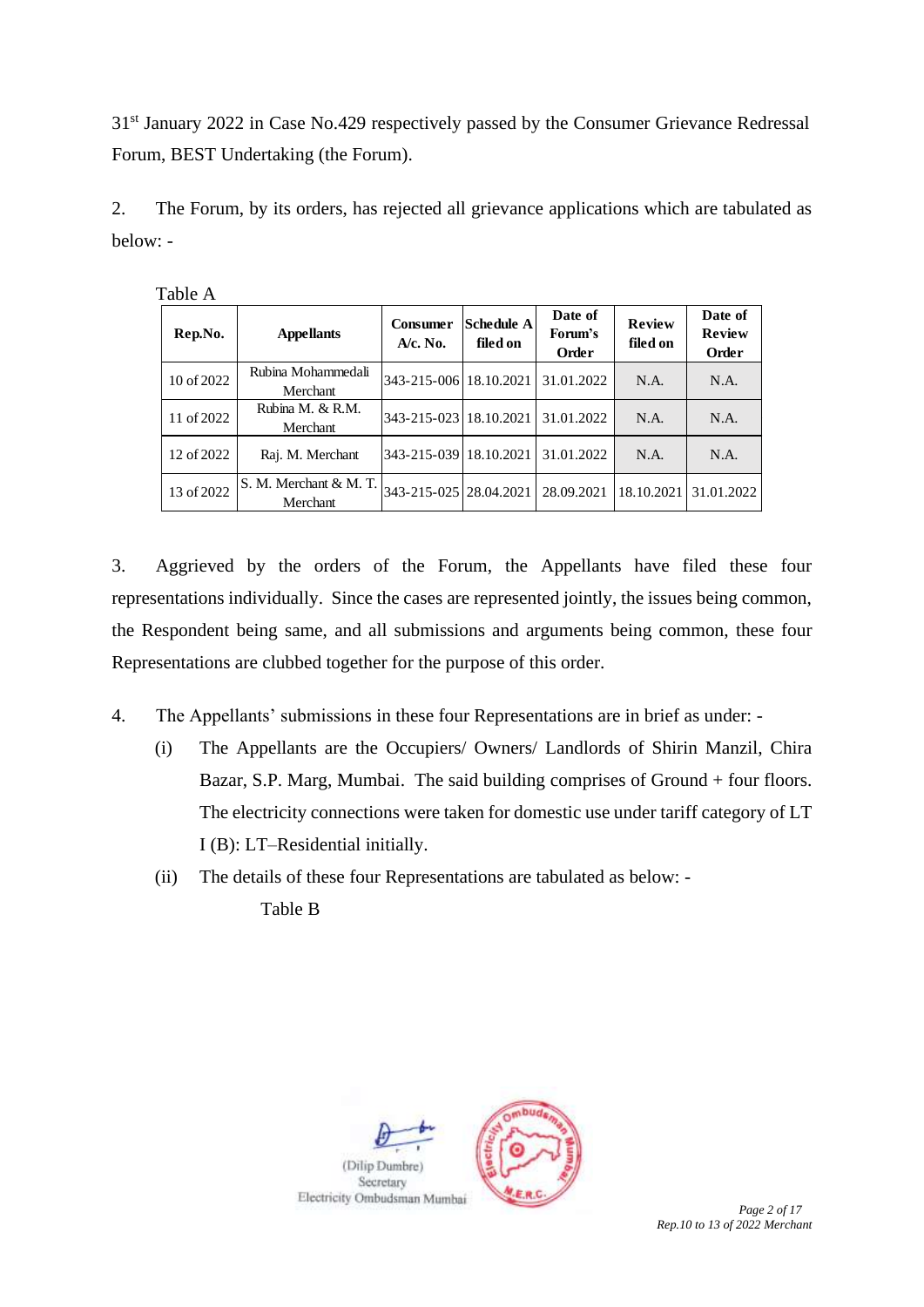| Sr.            | Rep. No.   | <b>Appellants</b> | <b>Consumer</b>   | <b>Address</b>                             |
|----------------|------------|-------------------|-------------------|--------------------------------------------|
| No.            |            |                   | $A/c.$ No.        |                                            |
| 1              | 10 of 2022 | <b>Rubina</b>     | $343 - 215 - 006$ | 201, Second Floor, Shirin Manzil, Plot 33, |
|                |            | Mohammedali       |                   | S.P. Marg, Chira Bazar, Mumbai             |
|                |            | <b>Merchant</b>   |                   |                                            |
| $\mathcal{D}$  | 11 of 2022 | Rubina M. &       | 343-215-023       | Third Floor, Shirin Manzil, Plot 33, S.P.  |
|                |            | R.M. Merchant     |                   | Marg, Chira Bazar, Mumbai                  |
| $\mathbf{3}$   | 12 of 2022 | Raj. M.           | 343-215-039       | 301, Third Floor, Shirin Manzil, Plot 33,  |
|                |            | <b>Merchant</b>   |                   | S.P. Marg.Chira Bazar, Mumbai              |
| $\overline{4}$ | 13 of 2022 | S. M. Merchant    | 343-215-025       | First Floor, Shirin Manzil, Plot 33, S.P.  |
|                |            | & M. T.           |                   | Marg, Chira Bazar, Mumbai                  |
|                |            | Merchant          |                   |                                            |

- (iii) The Appellants are residing on  $4<sup>th</sup>$  floor of the same building. They had received a letter dated 21.10.2020 from the Respondent for change of tariff category from LT I (B): LT–Residential to LT IV (B): Public Services - Others of  $1<sup>st</sup>$ ,  $2<sup>nd</sup>$  and  $3<sup>rd</sup>$ floors of the same building where they reside. Hence, the Appellants are billed wrongly in LT IV (B): Public Services – Others, tariff category onwards. The tariff rate of LT I (B): LT - Residential tariff category is lower than the tariff rate of LT IV (B): Public Services – Others.
- (iv) Thereafter, the Appellants approached the Forum on the dates as mentioned in Table A to contend against the change of tariff category. The Forum, however, dismissed their cases. The Appellant in Rep. No. 13 of 2022 has filed Review Application in the Forum. The Forum, by its order, has also dismissed the Review Application. Hence, they approached the Electricity Ombudsman for redressal of their grievances.
- (v) The Appellants have given their premises on  $1<sup>st</sup>$ ,  $2<sup>nd</sup>$  and  $3<sup>rd</sup>$  floor on Leave and License Agreements for eleven months as per Section 24 of the Maharashtra Rent Control Act, 1999. The Respondent has alleged that their premises were used as hostel / guest house for Students or Working Men/Women without any documentary evidence. The said allegations by the Respondent were affirmed by the Forum. The reasons recorded by the Forum in its order were unsatisfactory and without any documentary evidence. The Forum failed to understand the following facts: -
	- (a) There are no such documents, neither of Respondent nor any MCGM official mentioning that the premises is used for running hostel or guest house. The

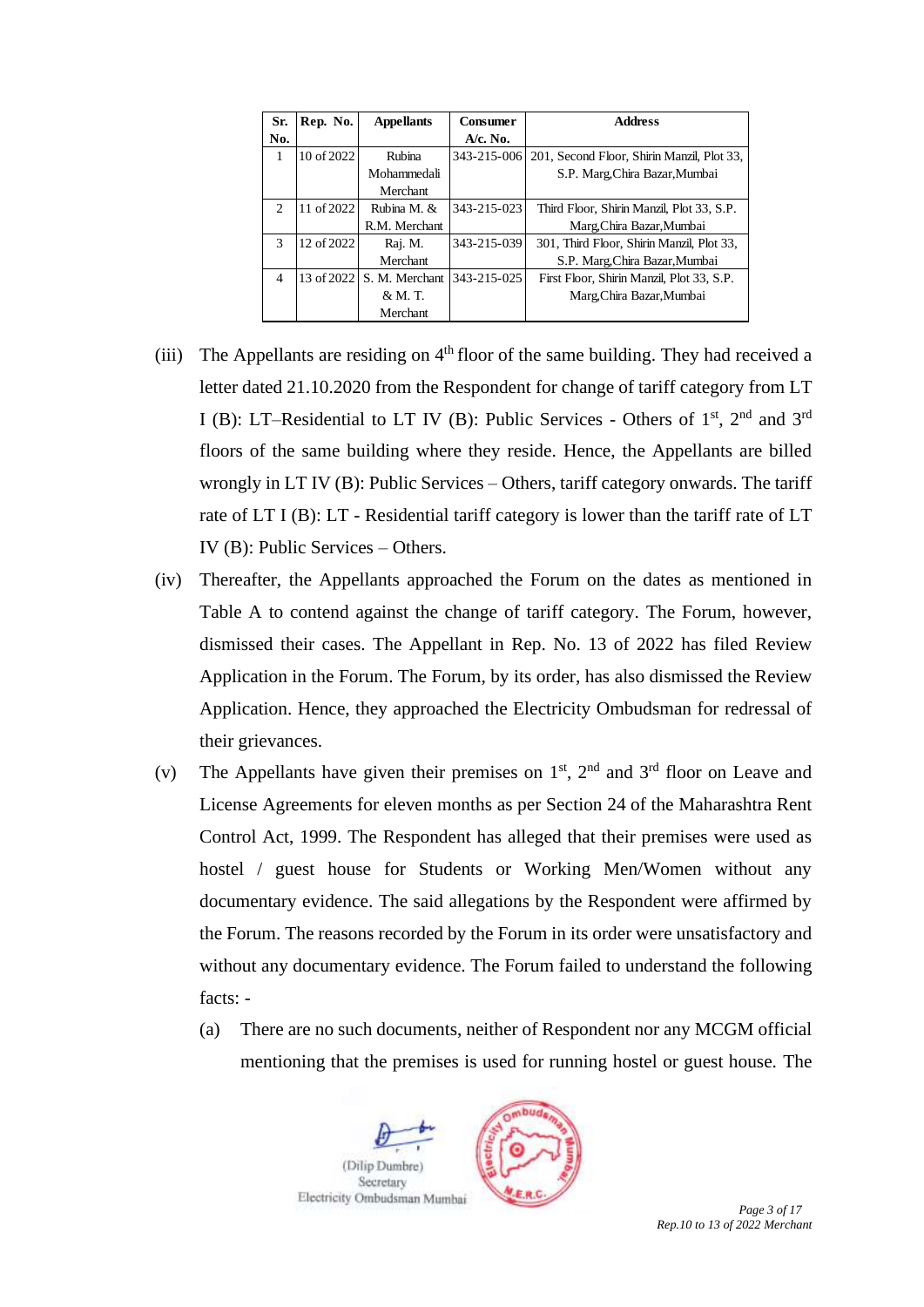term hostel has never been encountered in any of their report. However, all the reports /documents of Respondent, its Internal Grievance Redressal Cell (IGRC) as well as MCGM have mentioned in their reports that the said premises are being used for residential purposes and no evidence of guest house/hostel/lodging boarding was found.

- (b) Interpretation of Inspection Report dated 29.03.2019 of Mr. Shrikant S. Mahesh, Superintendent, Customer Care, C Ward of the Respondent clearly established that these premises are used for residential purpose by either Students or Working Men/Women on Leave and Licence basis. There was no evidence on which it can be termed as Guest House, Lodge or Hostel.
- (c) The interpretation of Letter dated 28.02.2019 of D.R Pakhare, Asstt. Administrative Officer (IGRC) clearly established that there were no Sign Board, Cash Counter, Customer Registers, Room Keyboards, Receptionist, Room Service Staff etc. and all the premises are used for residential purpose.
- (d) The Report dated 02.07.2018 by S.O. V.B.Pangarkar, Memonwada Fire Station, Mumbai Fire Brigade stated that Mrs Shamim Mohammedali Merchant, landlady of the building has given the room on Ground, First, Second & Third floor on rent for residential purpose as per Leave and Licence Agreement.
- (e) Shri Arvind Chavan, Deputy Assessor and Collector by his Letter dated 24.04.2018 mentioned the various definitions of guest house & hostel and concluded that the premises are not being observed to being used as hostel.
- (f) Letter dated 07.11.2017 by Assistant Health Officer (A,B,C Ward), BMC, Public Health Department states that there is no specific name, no sign board and no employees are appointed for services. So, it cannot be considered as a lodging house.
- (g) The Appellants pointed out in the Plea of Accused dated 23.10.2019 summoned by Hon'ble S.U. Mahadar, Metropolitan Magistrate, Shindewadi, Dadar, mentioned that the case was about the activity of illegal use of residential premises for lodging activity without license required under



*Rep.10 to 13 of 2022 Merchant*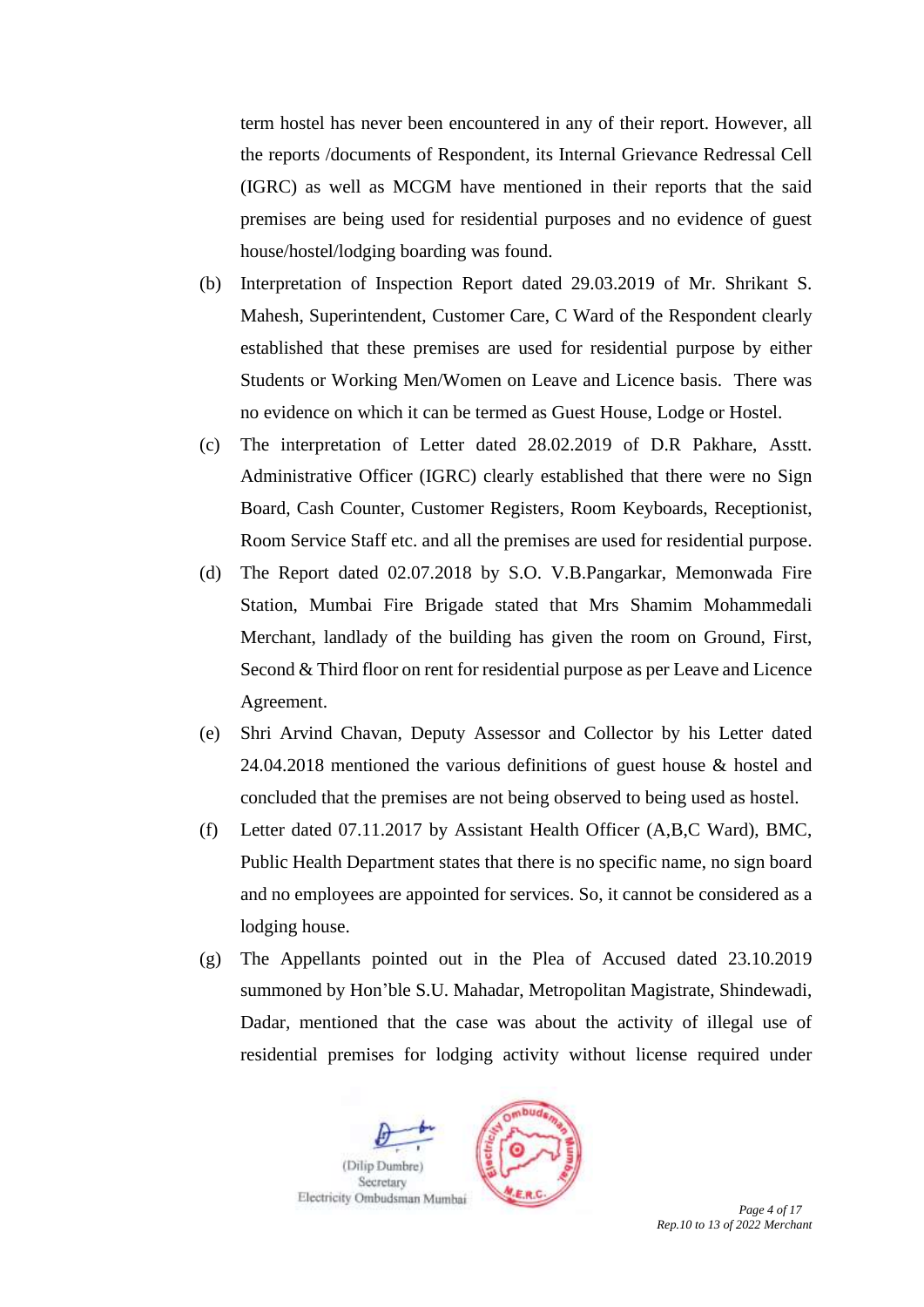Section 394 (1) (e) (i). Further, the Court has considered the evidence, facts and statement of witnesses and then passed the order that the complainants could not prove the trade of lodging house was being carried out and hence acquitted the Appellants from activity of illegal use of residential premises for lodging activity. Hence, the order of Metropolitan Magistrate is relevant since it indirectly proves that the premises were used only for residential purposes.

(h) The statute which is relevant for a Leave and Licence Agreement is the Indian Easement Act, 1882. Section 52 of that Act defines

> *"Licence - where one person grants to another, or to a definite number of other persons, a right to do, or to continue to do, in or upon the immovable property of grantor….."*

- (i) Here, it would like to put emphasis on "definite number of other persons" in the definition of license. And hence in the Appellant's Leave and License Agreement, there are three / four Licensees which does not go against the definition of License.
- (j) The Appellants also pointed out that Maharashtra Rent Control Act, 1999 defines "Licensee", in respect of any premises or any part thereof. The definition does not mention anywhere that the licensee has to be from and same family or relatives of each other. Also, nowhere it has mentioned that they have to collectively live, cook and dine. Also, there is no documentary evidence given by the Forum to state the licensees were not friends. Hence, the above reasons of the Forum were merely based on their personal assumptions on definition of licence and licensee.
- (k) The assessment of premises as commercial for property taxes passed by Deputy Assistant Collector, Sudhakar Tadge has been challenged by the Appellants in Small Cause Court. His order of tax assessment of premises as lodging and boarding cannot be considered in the present case as he has himself admitted in his cross examination at Metropolitan Magistrate Court that he had not visited the offence premises personally.

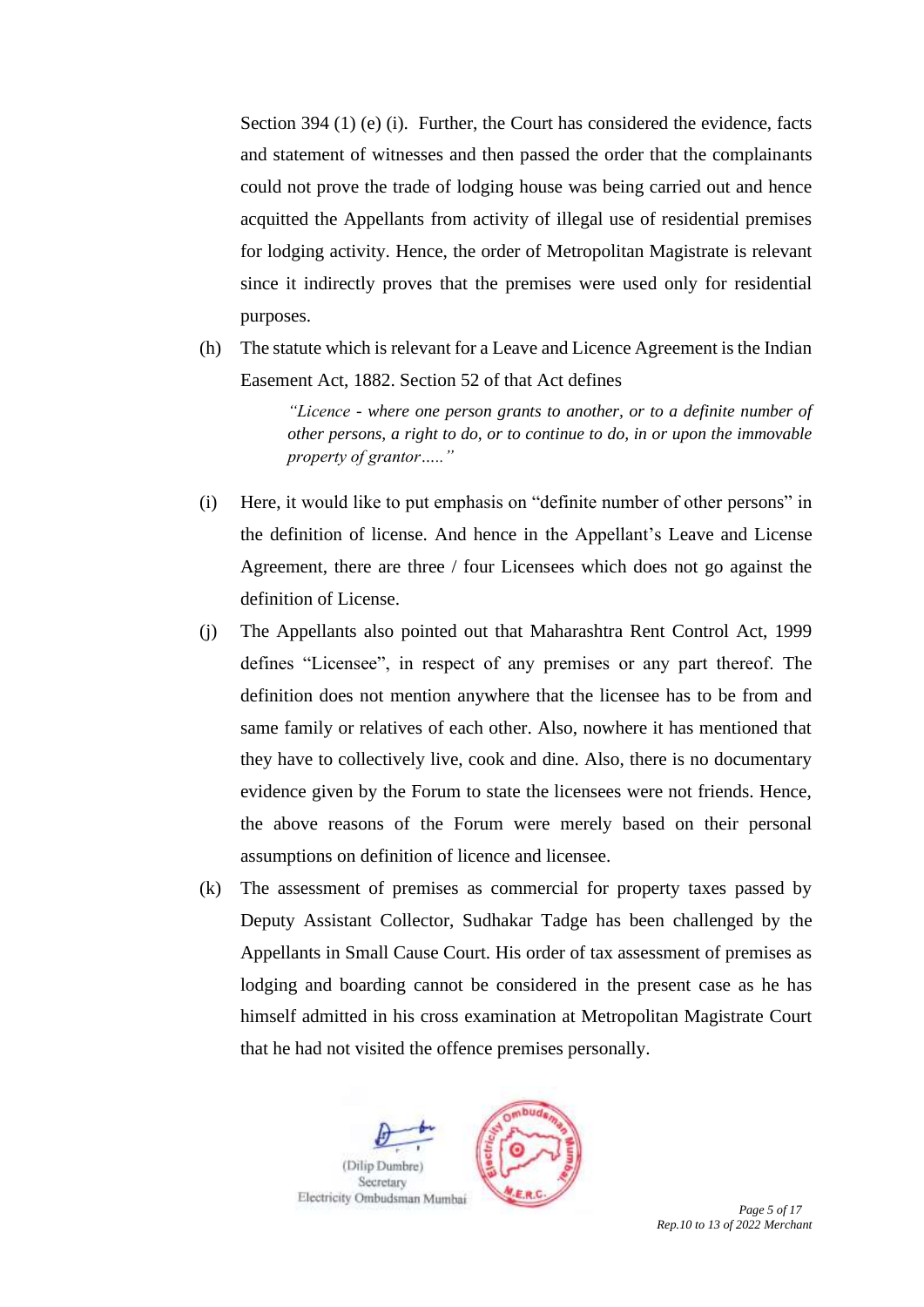(l) Hon'ble Judge R. J. Patil, Metropolitan Magistrate Court, Shindewadi, Dadar has also mentioned in his order that

> *"said order (property tax assessment) is sub judice. Therefore, on the basis of such order cannot become conclusive proof of evidence to prove that the accused was running lodging house at offense premises."*

Hence, if Hon'ble Judge of Metropolitan Magistrate Court did not consider Assessment Department's order as conclusive proof of evidence to prove the use of residential premises as commercial premises as guest house; then, how can the Forum corroborate the case of Respondent by the document submitted by the assessment and state that it was rightfully submitted by the representative of the Respondent.

- (vi) Hence, the Appellants' request to put aside the assumptions considered by the Forum on the definition of licence and licensee as well the documentary evidence of assessment department since the matter is sub judice which even Hon'ble Judge of Metropolitan Court does not consider to be conclusive evidence.
- (vii) The Appellants request to consider the following points which were also submitted to the Forum and IGRC.
	- ➢ All the documentary evidence in the form of various reports given by BEST Undertaking themselves and other officials of MCGM, one including the then Deputy Assessor and Collector Arvind Chavan's report.
	- ➢ The order passed by the Hon'ble Judge of Metropolitan Magistrate in response to the case filed by Public Health Official regarding the illegal use of residential premises for lodging activity.
	- ➢ The Definitions of Licence and Licensee as per Indian Easement Act and Maharashtra Rent Control Act.
- (viii) In view of above, the Appellants pray that the Respondent be directed to change the tariff category from LT IV (B): Public Services- Others to LT I (B): LT Residential.

5. The Respondent by its letter dated 11.03.2022 has submitted its reply, which in brief is stated as below: -

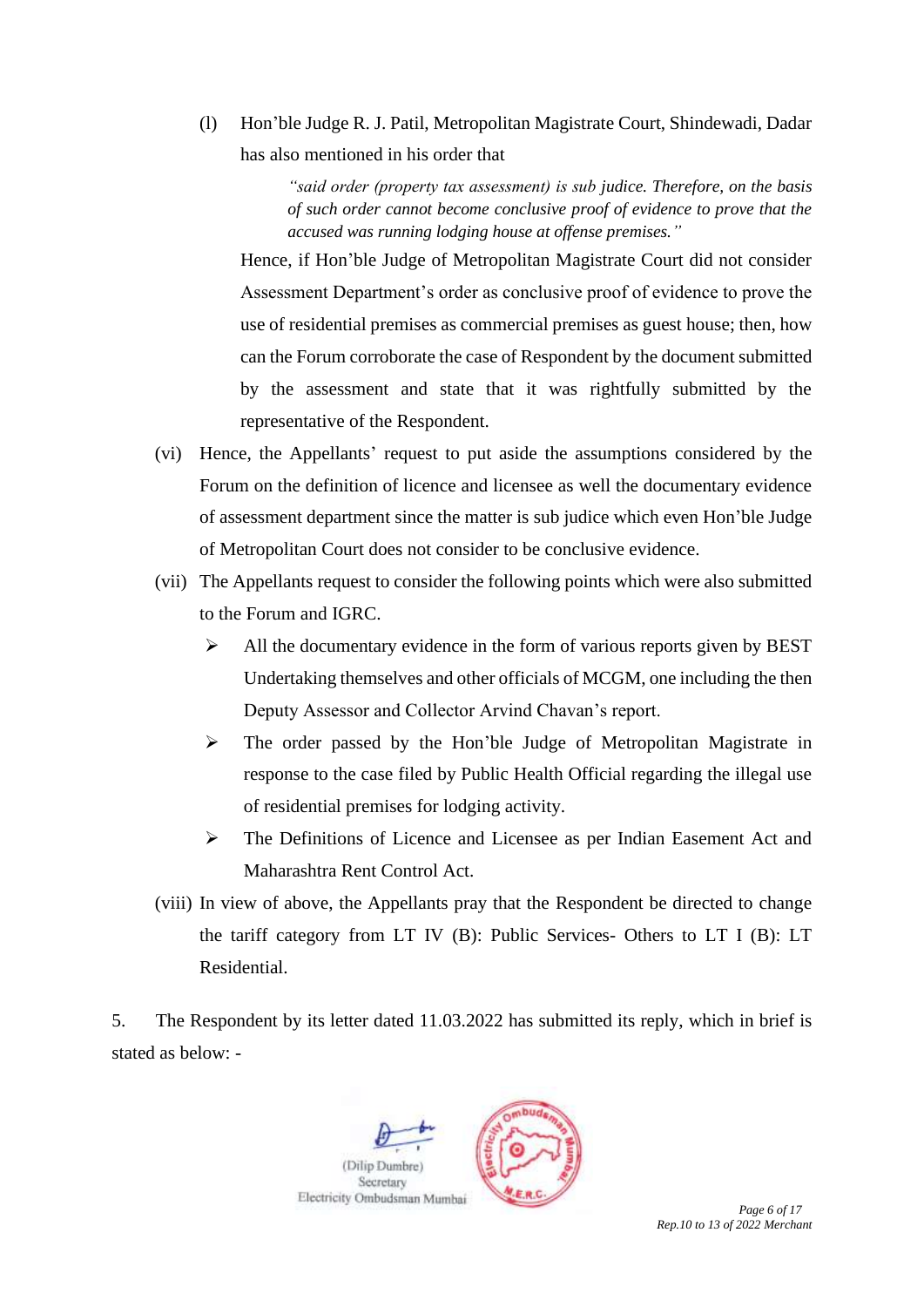- (i) The Appellants are the Occupiers/ Owners/ Landlords of Shirin Manzil, Chira Bazar, S.P. Marg, Mumbai. The said building comprises of Ground + four floors having electric connections under tariff category of LT I (B): LT–Residential firstly.
- (ii) As per routine inspection on 06.09.2017, the Respondent found that the premises was unauthorizedly used for non-residential activity i.e., guest house, lodge (paying guest).
- (iii) The Superintendent, Customer Care 'C' ward of the Respondent issued notice under Section 126 of the Electricity Act, 2003 (the Act) for unauthorised use of electricity from Residential to Commercial purpose.
- (iv) The RTI Activists James D'costa and Zanab Rassiwala had complained that illegal lodging activity is carried out in said premises without obtaining any permissions from the concerned authorities of MCGM. Senior officers of Mumbai Fire Brigade of MCGM visited the premises on 18.10.2017 and submitted report dated 03.11.2017. During the visit of the officer concerned, he found that the said premises was utilised for lodging purpose from Ground floor to Third floor. The Complaint Report of Mumbai Fire Brigade was prepared on 07.02.2018. In the said report, it was concluded as under: -

*"7) Conclusions: An illegal use of residential premises for the purpose of commercial one like lodging activities without holding valid licenses from the medical officers of health and without obtaining N.O.C. of Fire Safety Measures from C.F.O.'s department is highly objectionable from the Fire risk and Life Safety Measures point of view."*

Likewise, further Complaint Report dated 20.08.2018 of Mumbai Fire Brigade also has the same content.

- (v) Letter from MCGM Authority, Complainant of D'costa, Inspection Reports of Public Health Department, and speaking order for property assessment of the premises, confirms that the premise of 33, Shirin Manzil is used for running business of illegal lodging and guest house.
- (vi) The Complaint Report dated 07.02.2018 of Divisional Fire officer, stated that,

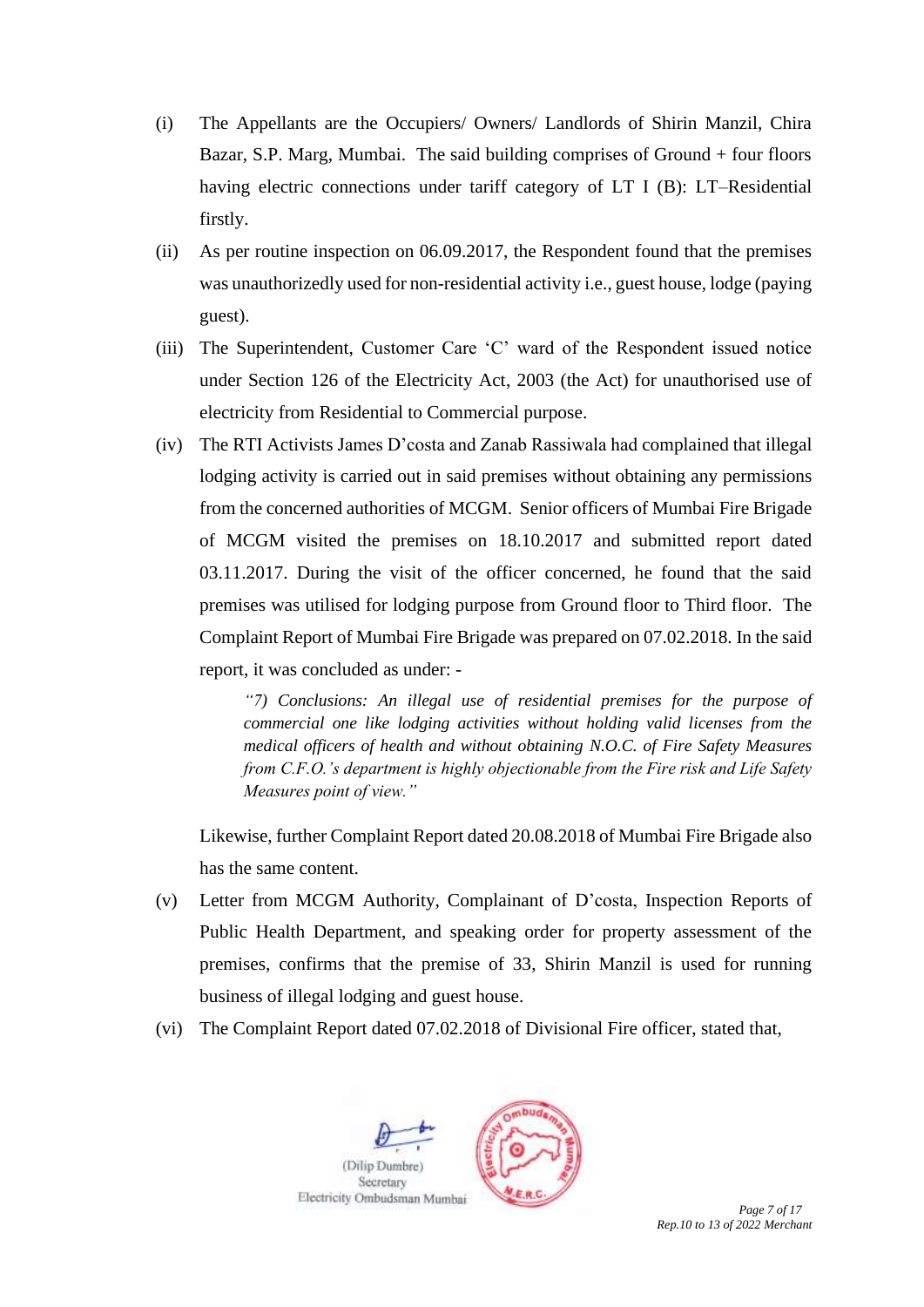"*During the visit of officer concerned, he found from ground to 3 rd floor premises of 33 Shirin Manzil building was utilized for lodging purpose and he further noted at rest of the three sites no lodging activities were found*."

Same is also mentioned in Complaint Report dated 20.08.2018 of Asst. Div. Fire Officer in the Observation.

- (vii) Shri Arvind Chavan, Deputy Assessor and Collector of MCGM, in his letter dated 24.04.2018 has referred various definitions of Guesthouse & Hostel, and finally concluded that the premises are being used as Hostel.
- (viii) As per routine inspection on 06.09.2017, the Respondent found that the premises was illegally used for non-residential activity. As per Inspection Report, it is stated that

"*in the premises no residential activity found and the existing meter no. A297844 is used for guest house, lodge (paying guest)."*

- (ix) As per inspection report of Respondent, Fire brigade, Health Department of MCGM, there was illegal lodging activity run in the premises. Hence, the tariff of the Appellants was changed from LT-I(B): Residential to LT-II(B) Commercial Tariff Category with the assessment for the previous one year as per Section 126 of the Act as the Guest House is being categorized under Commercial tariff category.
- (x) The Appellant filed grievances in IGRC on 25.01.2019 for change of tariff category from commercial to residential. The Appellant stated in IGRC application which is reproduced as below:-

*"I am giving my vacant rooms on leave license agreement bases temporarily strictly for residential purposes to all student and working needy persons. As per your law*  available on MERC site page no 292 and 293 of 350 states that all student and *working needy person can be give on Live license purpose reference attaching the Xerox copy of the same" ….. (Emphasis added)*

This clearly specify that the Appellants themselves have accepted, that they are giving premises on rental basis to students and/or working needy persons.

(xi) The IGRC, by its order dated 28.02.2019 has directed to change the tariff category from Commercial to Residential as per tariff category of the Commission in force.

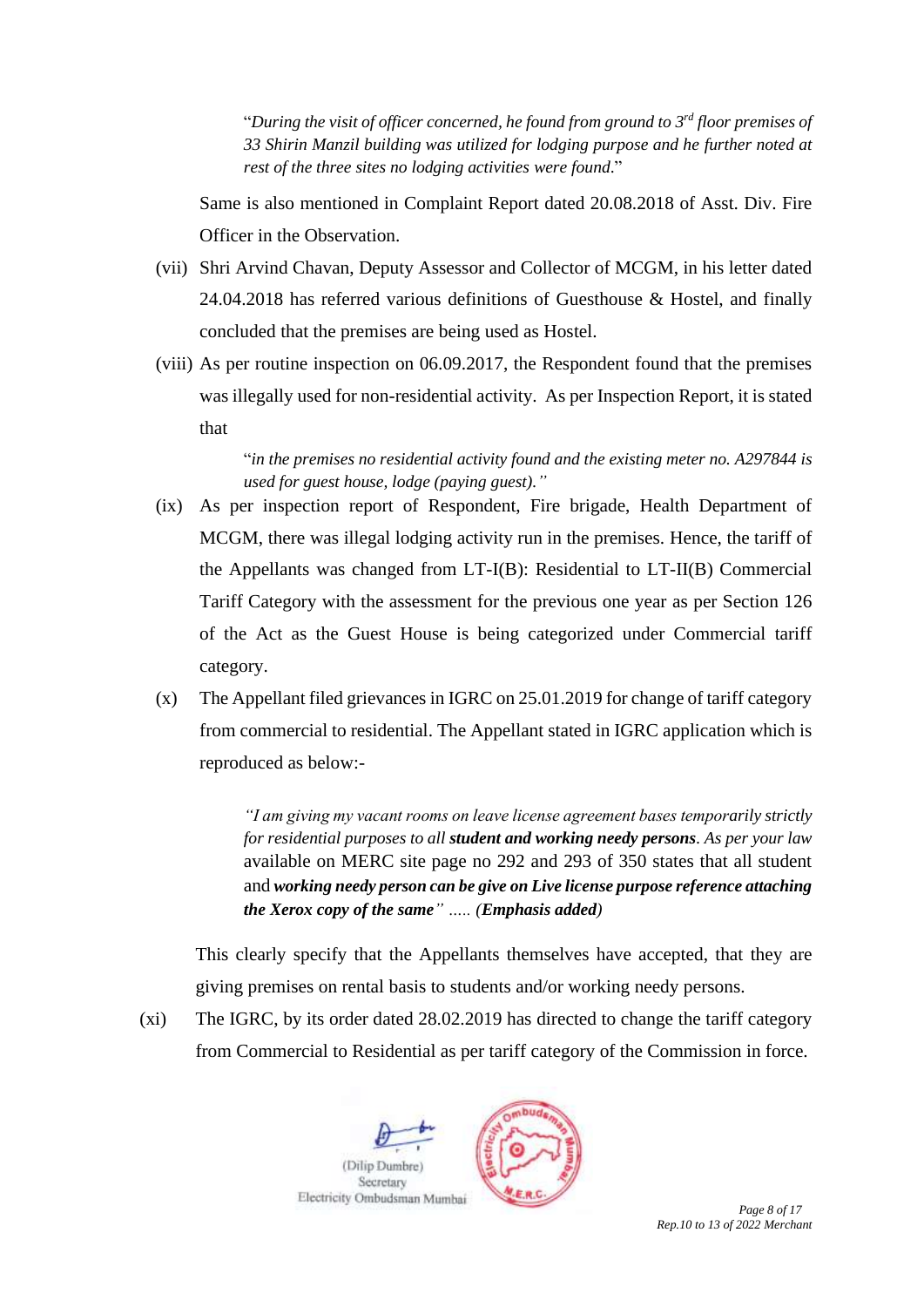- (xii) A reply letter dated 29.03.2019 was given to James D'costa for the RTI No. 57 and 59 dated 16.03.2019 which was filed by him. In the said letter, it was confirmed that the premises could not be termed as Guest House, Lodge in line with IGRC order. However, subsequently it was also mentioned that the said premises were found to be used for residential activity by Students and/ or Working Men, etc. Further it was also informed that legal department of the Respondent has given advice that, *"the activity of the consumer does not cover under private residential premises. Hence tariff LT-I (Residential) does not become applicable."*
- (xiii) Asst. Administrative Officer, C Ward of the Respondent, by its letter dated 28.02.2019, has confirmed to the Appellant, that the said premises categorised under Residential Tariff Category as per Tariff Order of the Maharashtra Electricity Regulatory Commission (Commission) in Case No. 33 of 2016 for the period from 01.10.2016 to 31.03.2020. as "*All Student or working Men/Women hostel"* classify under Residential Tariff Category.
- (xiv) Further, as per Tariff Order of the Commission dated 30.03.2020 in Case No.324 of 2019, the category *"All students working Men/Women's Hostel"* is classified under LT IV (B): Public Services and Others from 01.04.2020 and valid up to 31.03.2025.
- (xv) Accordingly, the Respondent by its letter dated 21.10.2020 has informed the Appellant for change of tariff category from Residential to LT IV (B): Public Services and Others as per Tariff Order dated 30.03.2020 in Case No. 324 of 2019 of the Commission, which is in force.
- (xvi) The Respondent obtained advice of itslegal department for change of tariff category from LT- I (B) : Residential to LT IV (B): Public Services and Others. The Respondent has considered tariff applicability for similar cases where the purposes were notified as *'All students working Men/Women's Hostel*.' The Respondent referred the WP (L) No.1082 of 2009 in Case of Ram Prakash V/s. BSES Rajdhani Power Ltd., wherein Petitioner's electric connection was sanctioned for domestic purpose, however, during inspection by the Respondent, it was found that Petitioner uses the premises as Paying Guest/Hostel which amounts to misuse of domestic

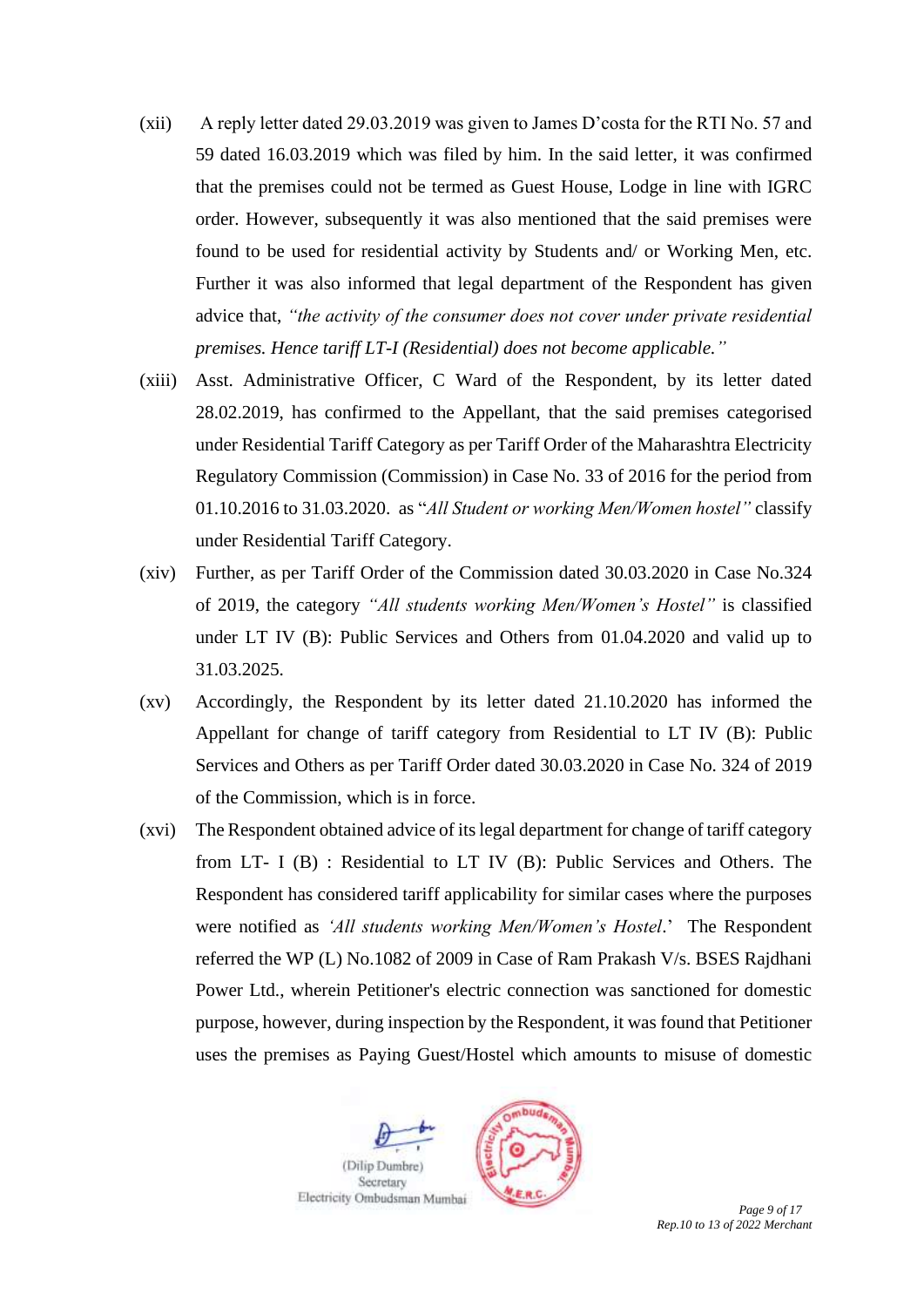connection. The Hon'ble High Court, Delhi accepted views of the Respondent. The petitioner has been using the premises for commercial purpose, that is for letting it out to working women and not using the said premises for his own use.

- (xvii) Legal Department has finally concluded that, even though the Appellant has submitted Leave and Licensee Agreement showing premises was used as residence but taking into consideration of above said report and citation, the activity of the Appellant in the instant matter does not cover under private residential premises. Hence tariff LT-I (B) (Residential) does not become applicable.
- (xviii) The Respondent has received a speaking order dated 23.10.2020 of Assessing Officer of MCGM for the Complainant of James D'costa. Further, it was also enquired to Assistant Assessing Officer 'C' Ward MCGM to know about the present property assessment category of Plot 33, Shirin Manzil. From the statement forwarded by Assistant Assessing Officer 'C' Ward MCGM, it is observed that the said premises is categorized under Commercial for property assessment.
- (xix) Considering above fact, the Forum, by its orders, has rightly rejected all grievance applications.
- (xx) In view of above, the Respondent prays that the Representations of the Appellants be rejected.

6. The Appellant has filed its rejoinder by email dated 22.03.2022 in response to the reply of the Respondent which is stated in brief by avoiding repetition as under:

- (i) The inspection report dated 06.09.2017 was challenged in IGRC. The report states that the premises were inspected by staff/officers of Customer Care, 'C' Ward and Vigilance South Departments prior to submission of Internal Grievances. The Report states that there were no signs indicating the premise can be termed as guest house or lodge and all the premises are used as residential purposes i.e either for personal use or sublet on leave and licence agreement as per Maharashtra Rent Control Act 1999.
- (ii) The Appellants would like to bring to notice that the Report submitted to the Respondent by Mr James Dcosta and Zainab Rassiwala (both being outsiders i.e., third party altogether, not pertaining to this dispute) can manipulate/fabricate the

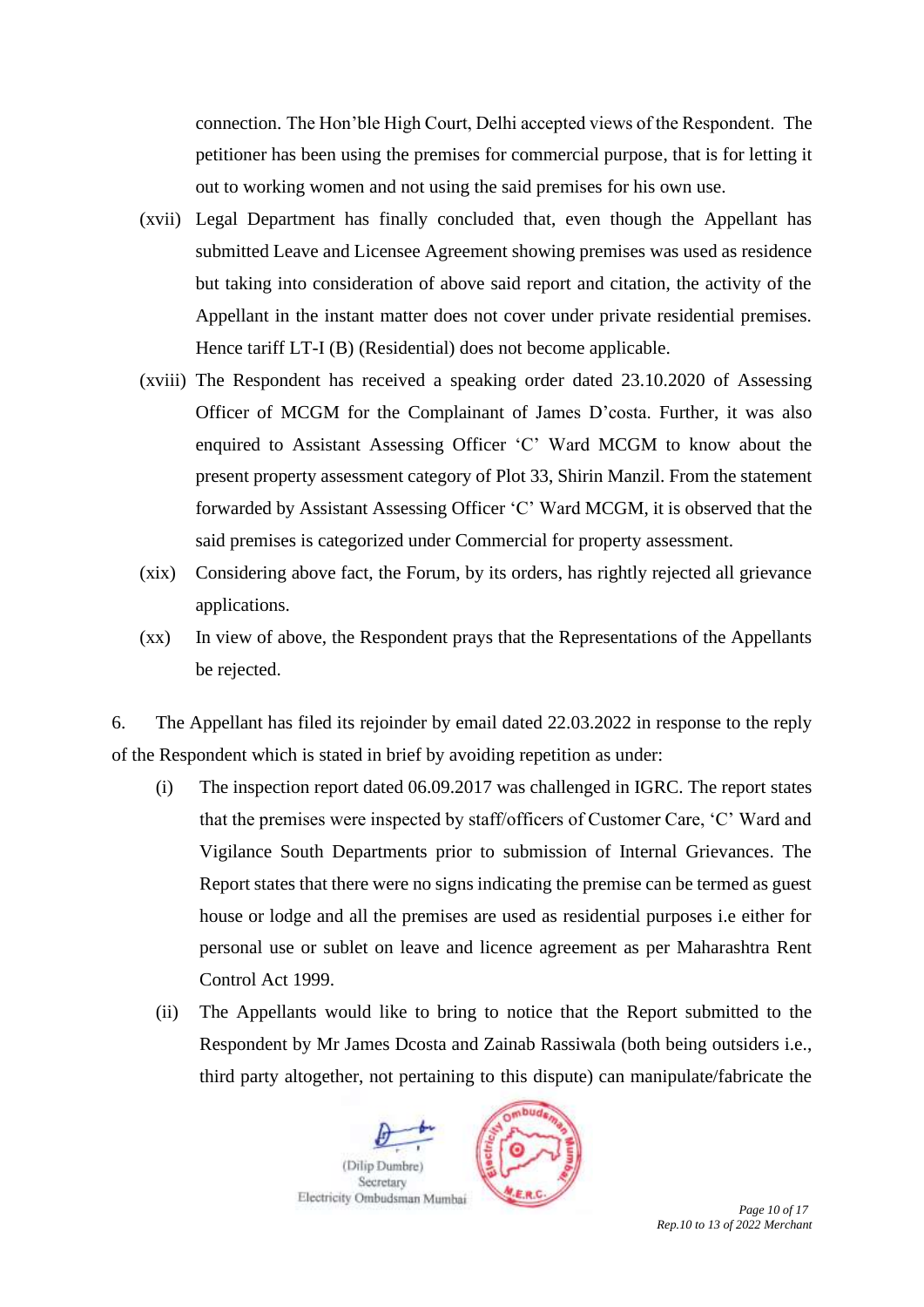reports. The Reports are all scanned by Cam scanner and hence can be easily edited for nefarious reasons since Appellants have years of animosity between the parties.

(iii) The Judge of Metropolitan Magistrate 41st Court, Shindewadi ,Dadar (CNR No. MHMM21-0002560-2018) has not relied on the evidence by James D'Costa in his order dated 23.09.2021. The relevant portion of the order is quoted as below:

> *"18. Further, the complainant relied on the evidence of C.W. No.03 D'James who is original complainant on the basis of his complaint C.W.No.01 conducted inspection of offence premises. He made complaint at Exh.14 to Exh.18 to take action against the accused. He stated that, he received information from the assessment department under Right to Information Act and on that basis he stating that, the accused using the suit premises for commercial purpose. He produced electricity bills for the month of November 2017, December 2017 and January, February 2018. But said electricity bills not original. Therefore, they have not exhibited and considered in evidence. Said witness admitted in cross-examination that, he was not permitted to enter into the offence premises for the reason that, he was restricted to enter by the Hon'ble City Civil Court and he made complaint without entering into the suit premises. In such circumstances it is difficult to ascertain how he can say that, the suit premises was using as lodging house." …….(Emphasis added).*

(iv) It is crystal clear that there is no evidence that the activity of lodge, hostels etc. are carried out in the said premises. The premises are given for rental basis as per Leave and Licence Agreement in force. Hence, the Appellants pray that the Respondent be directed to change the tariff category from LT IV (B) to LT I (B).

7. A physical hearing was held on 29.03.2022 with due protocols followed under Covid-19 epidemic. The parties were heard in common for the above four Representations. The Appellants argued in line with their written submissions that the Appellants are the Occupiers/ Owners/ Landlords of the said property. The said building comprises of Ground + four floors. The Appellants are residing on the  $4<sup>th</sup>$  floor of the same building. They had received a letter dated 21.10.2020 from the Respondent for change of tariff category from LT I (B) : Residential to LT IV (B): Public Services and Others of  $1<sup>st</sup>$ ,  $2<sup>nd</sup>$ , and  $3<sup>rd</sup>$  floors of the same building. The Appellants object to this change of tariff category. The Appellants have given their premises on rental basis for Residential purpose on  $1<sup>st</sup>$ ,  $2<sup>nd</sup>$  and  $3<sup>rd</sup>$  floor on the strength of Leave and License Agreement for eleven months as per Section 24 of the Maharashtra Rent Control Act,

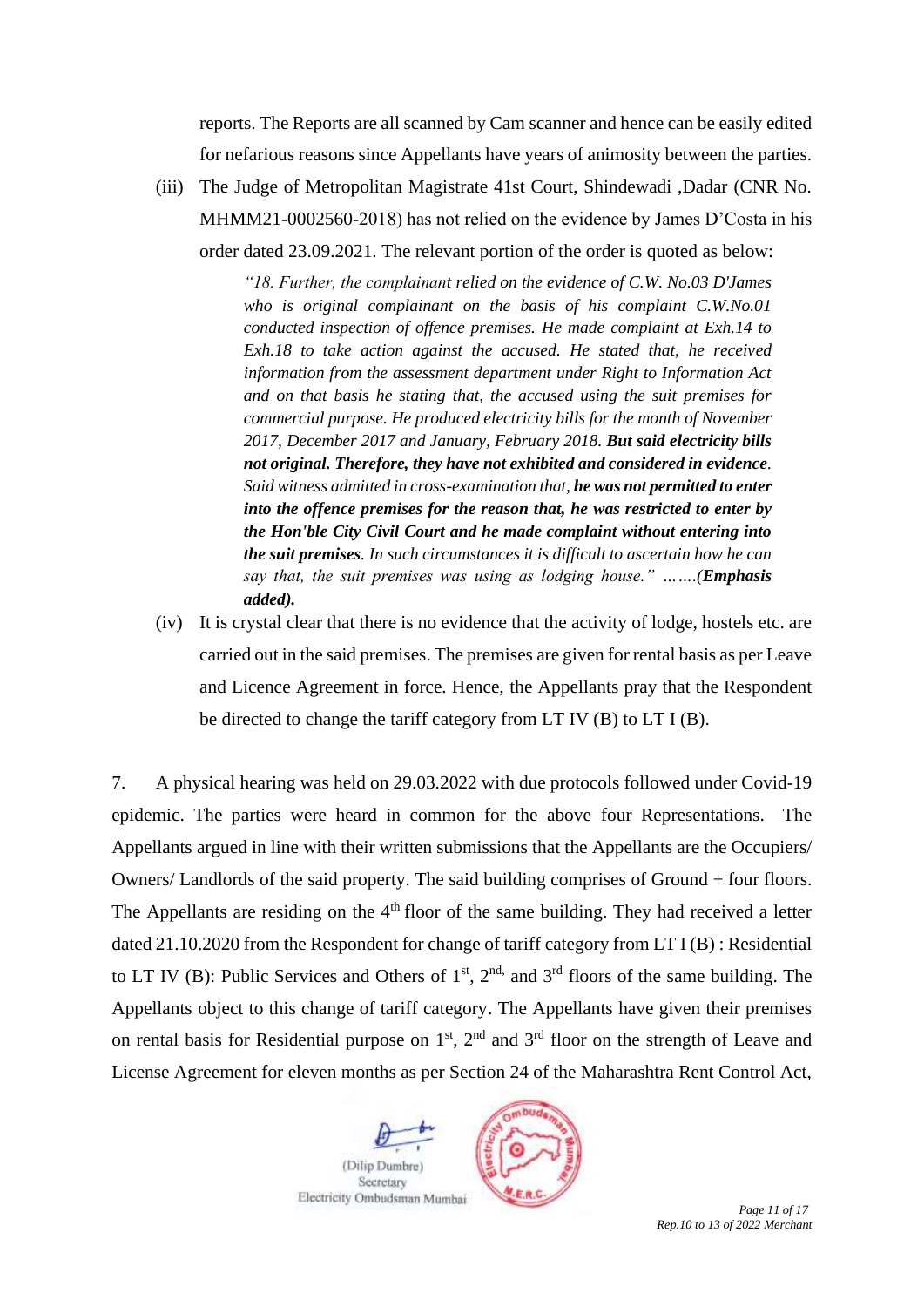1999. The Appellants also mentioned that the Assessment Department vide letter dated 24.04.2018 mentioned the various definitions of guest house & hostel and concluded that the premises are not being used as hostel. Similarly, Assistant Health Officer (A, B, C Ward), BMC, Public Health Department states vide letter dated 07.11.2017 that there is no specific name, no sign board and no employee is appointed for services. So, it cannot be considered as a lodging house. It was also pointed out that the Plea before the Metropolitan Magistrate, Shindewadi, Dadar was about the activity of illegal use of residential premises for lodging activity without license required under Section 394 (1) (e) (i). Further, the Court has considered the evidence, facts and statement of witnesses and passed the order that the complainants could not prove that the trade of lodging house was being carried out and hence acquitted the Appellants of activity of illegal use of residential premises for lodging activity. The Appellants mentioned that there are two flats on each of the three floors, and one flat on the second floor is locked. They have entered into Leave & Licence Agreement for each flat. The Appellants argued that the reasons recorded by the Forum in its order were unsatisfactory and without any documentary evidence. The Appellants have stated that the IGRC order dated 29.03.2019 have mentioned in their findings that the premises were used for residential purpose.

8. The Respondent argued in line with its written reply. The Respondent argued that on 06.09.2017, the Respondent found that the premises was unauthorizedly used for nonresidential activity i.e., guest house, lodge (paying guest). Hence, a notice was issued under Section 126 of the Act for unauthorised use of electricity from Residential to Commercial purpose. Penalty was charged for previous 12 months. The Appellants approached the IGRC and mentioned that the activities are carried out for Residential purpose on strength of Leave & License Agreement temporarily for students and working needy persons. It was argued that various authorities of the Respondent and MCGM have inspected the premises and all Inspecting Authorities have concluded that the premises are being used for business purpose on 'per person' basis for students and/or working men/women. Families are not staying there. The Respondent inspected the premises on 24.03.2022. It was observed that working men are staying there on Sharing and Bed basis. The Rooms look like dormitory/ student house and various beds are there which were allotted individually. The Respondent billed them in Tariff

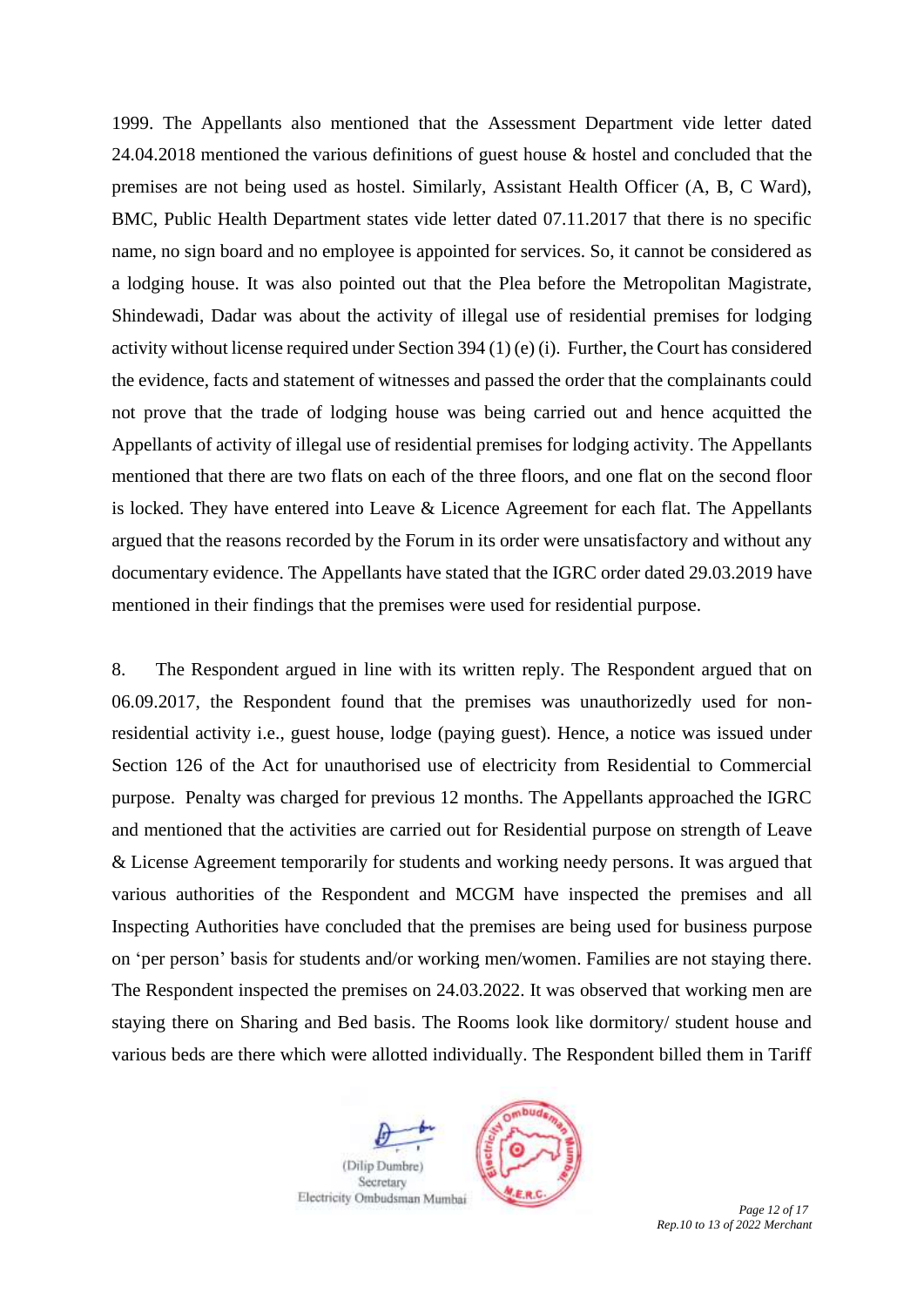Category of LT IV (B) :Public Services and Others as per Tariff Order of the Commission which is effective from 01.4.2020. The Respondent argued that the Property Tax levied by MCGM for the said premises is commercial at present. The Respondent further argued that no kitchen activities are carried out there and they have to manage their food themselves from outside source. Considering these factors all together, the Appellants are, in effect, running the business of working Men/Women/Student Hostel. It is seen that this business of hostel is done with the help of digital marketing and mouth publicity. In view of above, the Respondent prays that the Representations of the Appellants be rejected.

9. Post Hearing, as per direction from the Undersigned, the Secretary by email dated 30.03.2022 has informed the Respondent to submit current photographs immediately.

10. The Respondent, by its letter dated 30.03.2022 has submitted the consolidated Site Inspection Report of the said premises which is reproduced below:

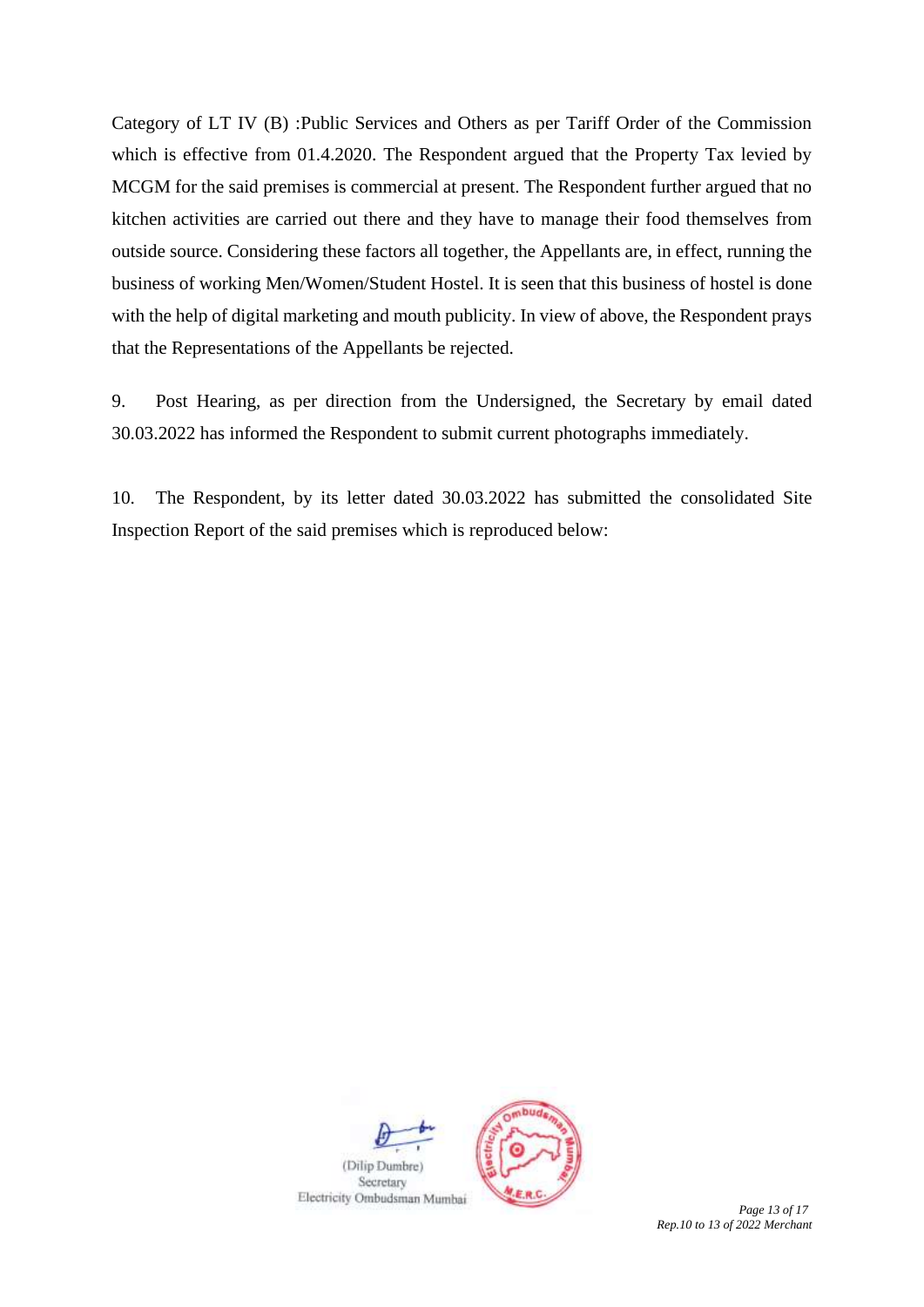| Inspection Report dated 24.03.2022 of 1st, 2nd & 3rd floors of Shirin Manzil |                                                                                                                                         |              |             |                |           |                  |                                                                                                                                                                                                                                                                                                                                                                                                                                                                 |
|------------------------------------------------------------------------------|-----------------------------------------------------------------------------------------------------------------------------------------|--------------|-------------|----------------|-----------|------------------|-----------------------------------------------------------------------------------------------------------------------------------------------------------------------------------------------------------------------------------------------------------------------------------------------------------------------------------------------------------------------------------------------------------------------------------------------------------------|
|                                                                              |                                                                                                                                         |              |             |                |           | Kitchen          |                                                                                                                                                                                                                                                                                                                                                                                                                                                                 |
| Rep.                                                                         | Name of the                                                                                                                             | <b>Meter</b> | Consumer    | No. of beds    | Connected | Platform         | <b>Remarks</b>                                                                                                                                                                                                                                                                                                                                                                                                                                                  |
| No.                                                                          | consumer                                                                                                                                | No           | A/c. No.    |                | Load (KW) | available in the |                                                                                                                                                                                                                                                                                                                                                                                                                                                                 |
|                                                                              |                                                                                                                                         |              |             |                |           | room             |                                                                                                                                                                                                                                                                                                                                                                                                                                                                 |
| 10                                                                           | Rubina M.<br>Merchant                                                                                                                   | 1160216      | 343-215-006 | $\overline{7}$ | 0.75      | <b>No</b>        | No dining Activity was observed. Number of<br>Beds observed is 7 and 3 persons were<br>available during the inspection. The<br>premises is used for paying Guest House                                                                                                                                                                                                                                                                                          |
| 11                                                                           | Rubina M. & R.<br>M. Merchant                                                                                                           | 3227870      | 343-215-023 | 10             | 0.52      | <b>No</b>        | No dining Activity was observed. Number of<br>Beds observed is 10 and 3 persons were<br>available during the inspection. The<br>premises is used for paying Guest House                                                                                                                                                                                                                                                                                         |
| 12                                                                           | Raj M. Merchant 3227870                                                                                                                 |              | 343-215-039 | 9              | 0.52      | <b>No</b>        | No dining Activity was observed. Number of<br>Beds observed is 9 and 6 persons was<br>available during the inspection. Out of 6<br>number of available persons, only Somnath<br>and Shaktiman were available from the list<br>mentioned in Leave & Licence Agreement.<br>Rest of persons, namely, Nilesh, Sanjay,<br>Kunal Dhinde, Piyush Choudhary were not<br>included in the Leave & Licence<br>Agreement. The premises is used for Paying<br>Guest purpose. |
| 13                                                                           | S.M. Merchant &<br>M.T. Merchant                                                                                                        | 3227871      | 343-215-025 | 9              | 0.72      | <b>No</b>        | No dining Activity was observed. Number of<br>Beds observed is 9 and 3 persons were<br>available during the inspection. The<br>premises is used for paying Guest House<br>purpose.                                                                                                                                                                                                                                                                              |
| Total                                                                        |                                                                                                                                         |              |             | 35             |           |                  |                                                                                                                                                                                                                                                                                                                                                                                                                                                                 |
|                                                                              | Note: It is seen that the Appellants have advertised digitally for Paying Guest facility on Magic brics.com, Nobroker.com, Housing.com, |              |             |                |           |                  |                                                                                                                                                                                                                                                                                                                                                                                                                                                                 |
|                                                                              | Nicelocal.com etc. which are property web sites for PG accommodation.                                                                   |              |             |                |           |                  |                                                                                                                                                                                                                                                                                                                                                                                                                                                                 |

11. The Appellants vide their email dated 01.04.2022 and the Respondent vide letter dated 04.04.2022 submitted the various photographs of the said premises as per direction of the Electricity Ombudsman (Mumbai). Beds are seen in the photographs as described in the discussions.

## **Analysis and Ruling**

12. Heard the parties and perused the documents on record. The Appellants are the Occupiers/ Owners/ Landlords of Shirin Manzil which is a Ground + four storied building near Marine Lines. The electricity connections were initially taken for domestic purpose under tariff category of LT I (B): LT–Residential. The Appellants reside on the  $4<sup>th</sup>$  floor of the same building and the 1<sup>st</sup>,  $2<sup>nd</sup>$  & 3<sup>rd</sup> floors of the building are given on Paying Guest (PG) basis.

13. The Appellant contended that the premises on  $1<sup>st</sup>$ ,  $2<sup>nd</sup>$  and  $3<sup>rd</sup>$  floor are given for purely residential purpose as per leave and license agreements duly registered for eleven months as

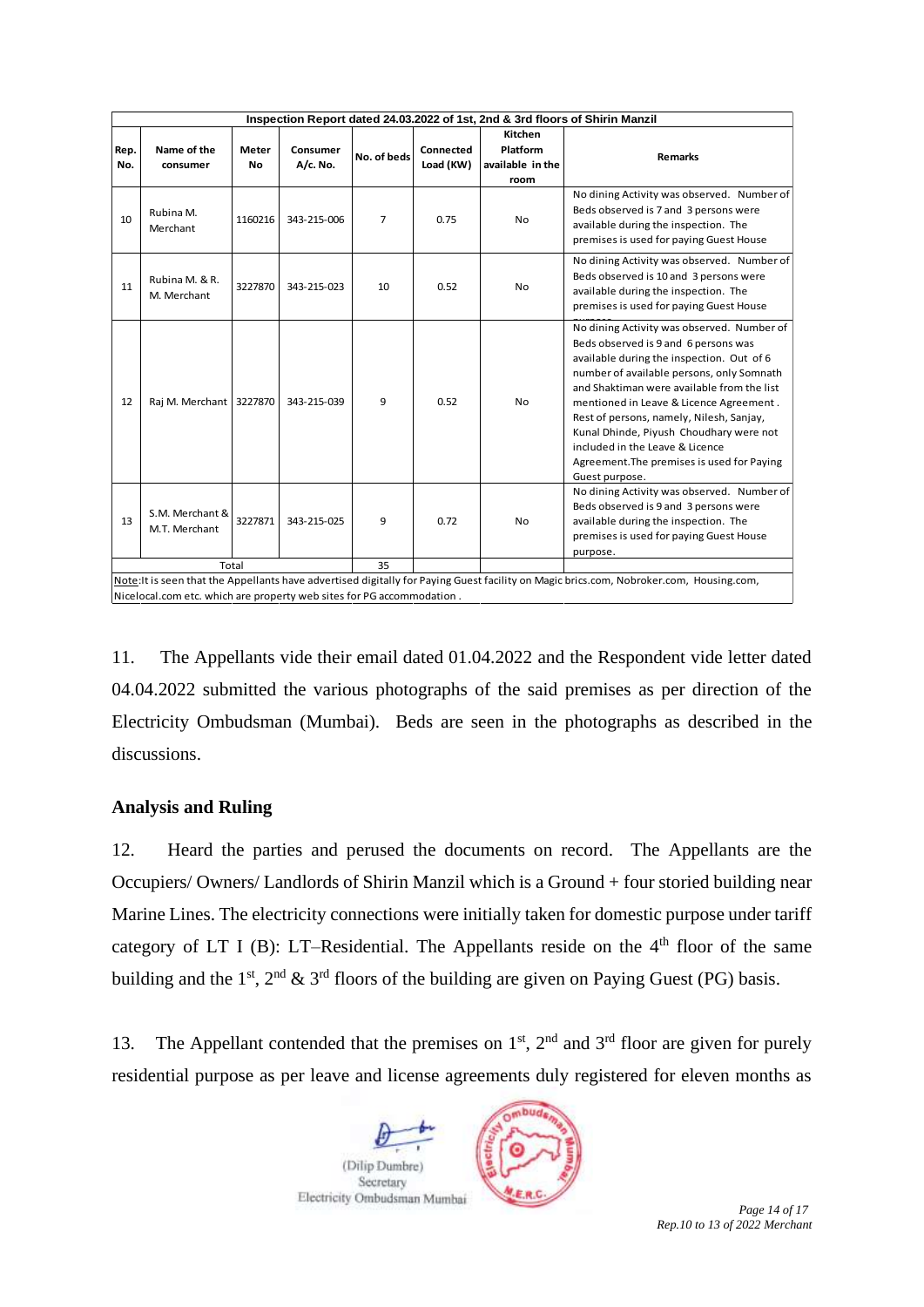per Section 24 of the Maharashtra Rent Control Act, 1999, and they are not running any commercial activity for lodging / boarding, hostels, guest house, etc.

14. According to the Respondent, the Appellants are running hostel for working men / women, on a 'per bed' basis and hence as per the Tariff Order of the Commission in Case No. 324 of 2019 which is in force from 01.04.2020, the Respondent by its letter dated 21.10.2020 has informed the Appellant for change of tariff category from LT I (B): LT–Residential to LT IV (B): LT - Public Services -Others.

15. While perusing the IGRC application dated 25.01.2019 of the Appellants, it is observed that the Appellants have stated in this application which is reproduced below:-

> *"I am giving my vacant rooms on leave license agreement bases temporarily strictly for residential purposes to all student and working needy persons. As per your law available on MERC site page no 292 and 293 of 350 states that all student and working needy person can be give on Live license purpose reference attaching the Xerox copy of the same" ….. (Emphasis added)*

Thus, it is established that the Appellants have given their premises to students and working needy persons. The issue under contention is whether this amounts to running a hostel or conducting commercial activity or not.

16. The Respondent by its letter dated 30.03.2022 has submitted the consolidated Site Inspection Report of the said premises which is shown in Para No. 10 above. It is seen that 7, 10, 9 & 9 beds respectively are found in the four flats covered under the said Representations, and the number of persons present in the premises were  $4.3.6 \& 4$  respectively. There is no dining activity observed, neither is any kitchen platform available in any of the alleged premises. The Respondent has also pointed out that the Appellants have advertised digitally for Paying Guest facility on Magic brics.com, Nobroker.com, Housing.com, Nicelocal.com etc. which are property web sites for PG accommodation.



*Rep.10 to 13 of 2022 Merchant*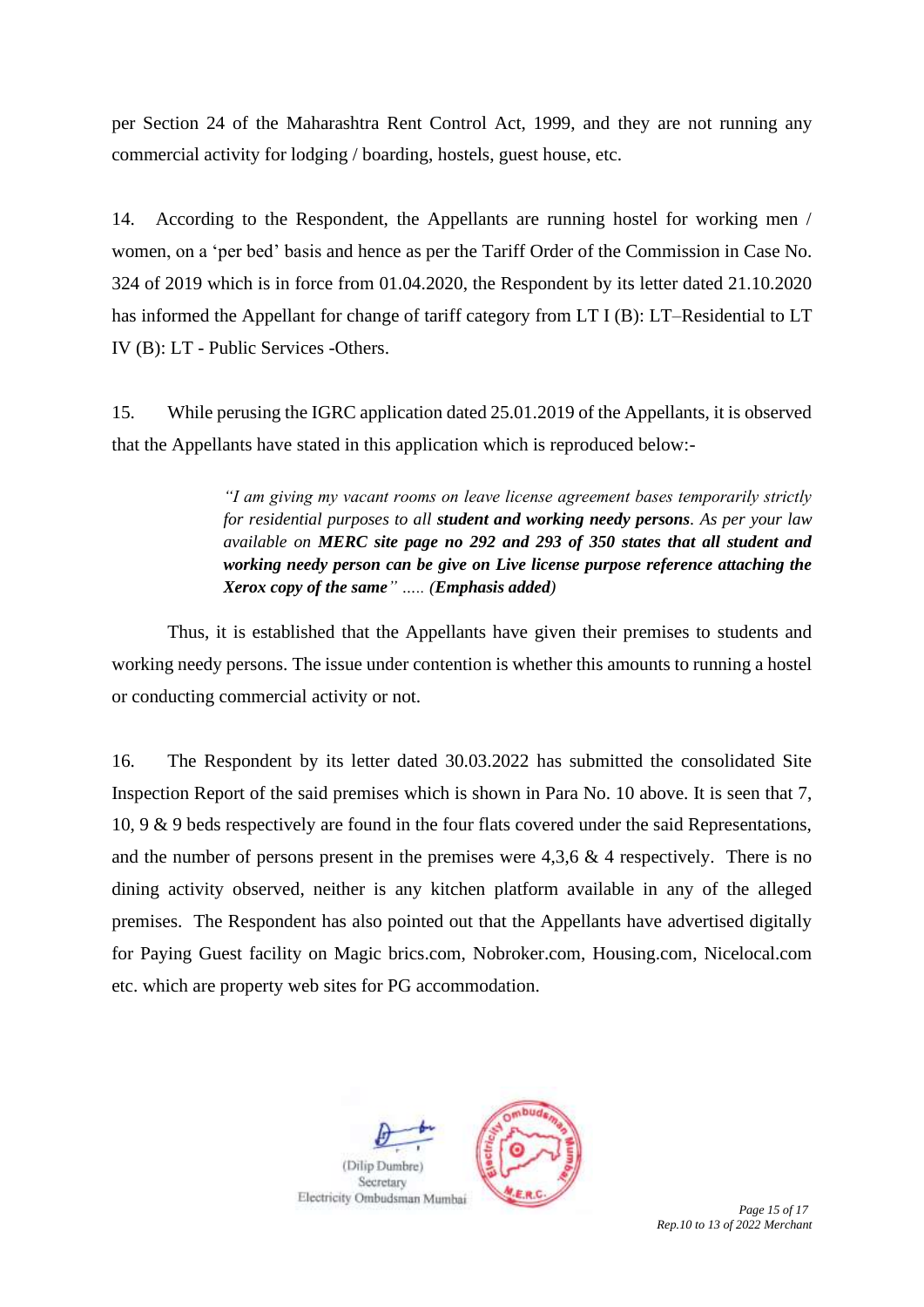17. The main point of contention seems to be whether the said premises can be considered to be a hostel or Leave & Licence rented premises. If it is a hostel, then it is liable to be covered under the tariff category for LT IV (B): LT - Public Services -Others. If it is on a genuine Leave & Licence basis, then it is expected to be covered under the Residential tariff category.

18. In order to determine the above aspect, an important factor is whether the rent is being collected on a 'per person' basis or on 'per flat' basis. Premises under dispute consists of four flats, and the Appellant stated that 3 to 4 persons are staying in each flat. From the inspection report, it was seen that in the flat of Rep. No. 12 of 2022, there were 9 beds, and physically 6 persons were actually present at the time of inspection. The inspection report of this flat is reproduced below:

*"No dining Activity was observed. Number of Beds observed is 9 and 6 persons was available during the inspection. Out of 6 Nos. available person, only Somnath and Shaktiman were available from the list mentioned in Leave Licence Agreement. Rest of persons, namely, Nilesh, Sanjay, Kunal Dhinde, Piyush Choudhary were not included in the Leave Licence Agreement. The premises is used for paying Guest purpose."* 

From this inspection, it is indicated that the formal Leave & Licence Agreement was signed only by 4 residents, while the others were staying on a 'per bed' basis without signing any agreement. Obviously, these residents are not residing free of cost, and must be paying charges which are not brought on record. It is also seen that there are 7 to 10 beds kept in the flats, whereas the Appellants mentioned that 3 to 4 persons stay in each flat. If that is the case, then there is no reason to keep extra beds in the flats, unless they are meant for PG purpose. The Site Inspection report also shows that more than 4 persons were staying in the flats, even though the Leave & Licence Agreement is signed only by 3 or 4 persons. In view of above, it can be inferred that the rent is collected on 'per person' basis and not on combined fixed 'per flat' basis and amounts to public services.

19. In the instant case, it is seen that the flats in Representation No. 10, 11,13 of 2022 are paying rent of Rs.12000/- for 3 licensees, while the flat in Representation No. 12 of 2022 is paying rent of Rs.16000/- for 4 licensees. Thus, it seems that the rent is collected on a per licensee basis at the rate of Rs.4000/- per licensee. This is the declared rate as per the Leave &